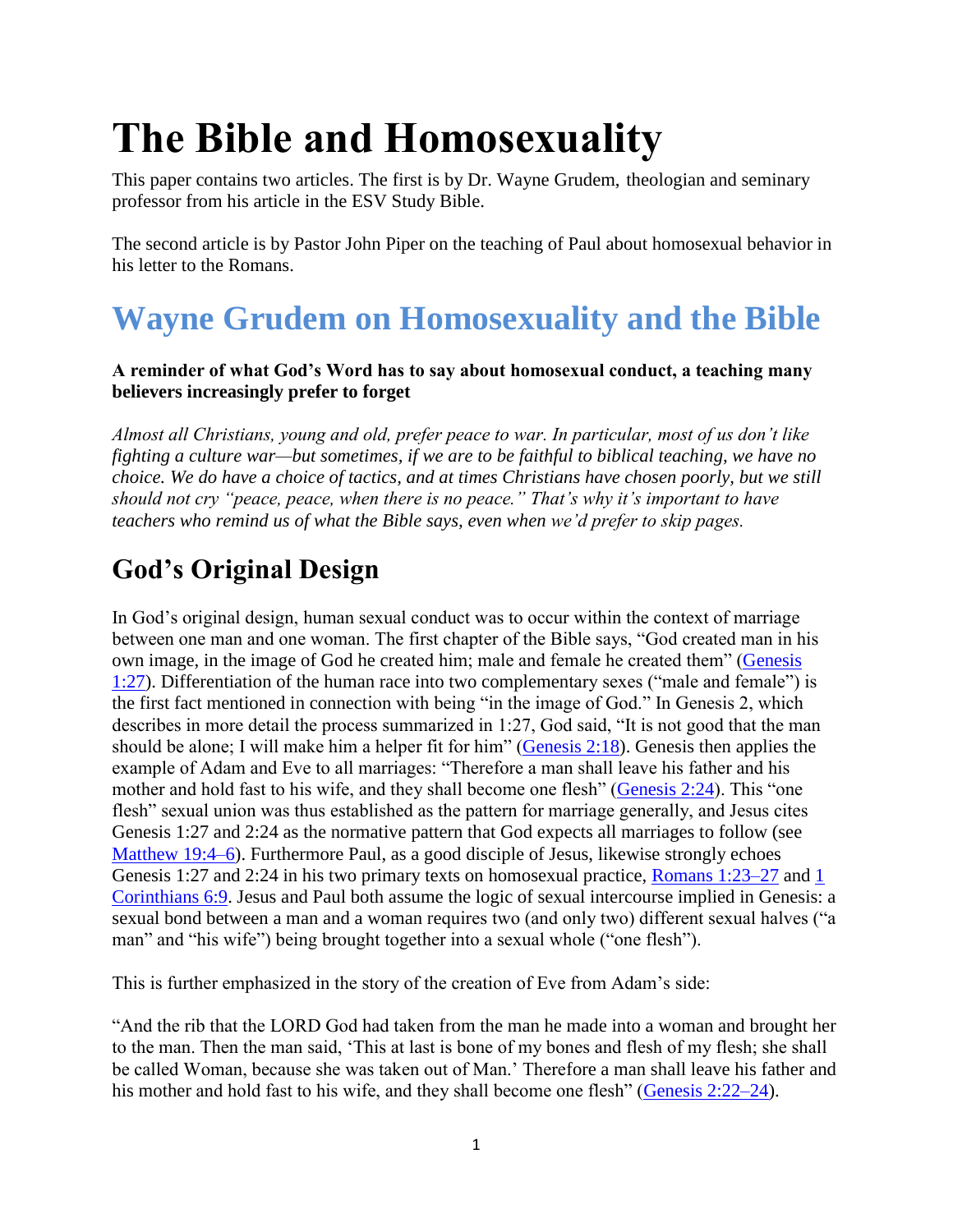The word "therefore" connects the making of Eve from a part of Adam's body with the "one flesh" sexual union between a man and a woman in marriage: it is the reunion of the two constituent parts of a sexual whole. It is not another man who is the missing part or sexual complement of a man, but rather a woman. (Jesus emphasizes this connection between the two different sexes, "male and female," in [Matthew 19:4–6](http://www.esvbible.org/Matthew+19%3A4-6/) and [Mark 10:6–8.](http://www.esvbible.org/Mark+10%3A6-8/))

# **Prohibited Sexual Relations**

Consistent with the pattern in Genesis 1–2, sexual intercourse outside of the marriage relationship between one man and one woman is prohibited. For example, "You shall not commit adultery" [\(Exodus 20:14;](http://www.esvbible.org/Exodus+20%3A14/) reaffirmed by Jesus in [Matthew 19:18;](http://www.esvbible.org/Matthew+19%3A18/) cf. [Romans 13:9;](http://www.esvbible.org/Romans+13%3A9/) [James 2:11\)](http://www.esvbible.org/James+2%3A11/). In addition, other specific kinds of sexual intercourse outside of marriage are also prohibited, such as prostitution [\(1 Corinthians 6:15–18\)](http://www.esvbible.org/1+Corinthians+6%3A15-18/), incest [\(Leviticus 20:11–21;](http://www.esvbible.org/Leviticus+20%3A11-21/) [1 Corinthians 5:1–2\)](http://www.esvbible.org/1+Corinthians+5%3A1-2/), and bestiality [\(Leviticus 18:23; 20:15–16\)](http://www.esvbible.org/Leviticus+18%3A23%3BLeviticus+20%3A15-16/).

Homosexual conduct is also viewed as a sin (something contrary to God's will) in several passages of the Bible. [Leviticus 18:22](http://www.esvbible.org/Leviticus+18%3A22/) says, "You shall not lie with a male as with a woman; it is an abomination [Hebrew *to'ebah*, actions that are extremely displeasing to God]." Similarly, "If a man lies with a male as with a woman, both of them have committed an abomination" [\(Leviticus 20:13;](http://www.esvbible.org/Leviticus+20%3A13/) cf. [Genesis 19;](http://www.esvbible.org/Genesis+19/) also [Jude 7\)](http://www.esvbible.org/Jude+1%3A7/). These absolute Levitical prohibitions are grouped with other relevant sex proscriptions (incest, adultery, bestiality) and are considered first-tier sexual offenses that are grouped together in [Leviticus 20:10–16.](http://www.esvbible.org/Leviticus+20%3A10-16/)

In the New Testament, Paul speaks of homosexual conduct:

"For this reason God gave them up to dishonorable passions. For their women exchanged natural relations for those that are contrary to nature; and the men likewise gave up natural relations with women and were consumed with passion for one another, men committing shameless acts with men and receiving in themselves the due penalty for their error" [\(Romans 1:26–27\)](http://www.esvbible.org/Romans+1%3A26-27/).

The phrase "contrary to nature" means that homosexual conduct does not represent what God intended when he made men and women with physical bodies that have a "natural" way of interacting with each other and "natural" desires for each other. (See the *ESV Study Bible* note on [Romans 1:26–27;](http://www.esvbible.org/Romans+1%3A26-27/) cf. also [Romans 1:19–20,](http://www.esvbible.org/Romans+1%3A19-20/) that the truth about God and his moral law is visible and apparent in the material creation.) Homosexual desires are "dishonorable" both because they are contrary to God's purpose and because they treat a person's biological sex as only half of what it is. While the logic of a heterosexual bond is that of bringing together the two (and only two) different and complementary sexual halves into a sexual whole, the logic of a homosexual bond is that another person of the *same* sex complements, and fills what is lacking in, that same sex, implying that each participant is only half of his or her own sex: two half males making a full male or two half females making a full female. In other words, the logic of sexual intercourse requires a sexual complement, and thus a same-sex bond is a self-devaluing of one's own gender inasmuch as one sees the need to complement structurally one's own sex with someone of the same sex.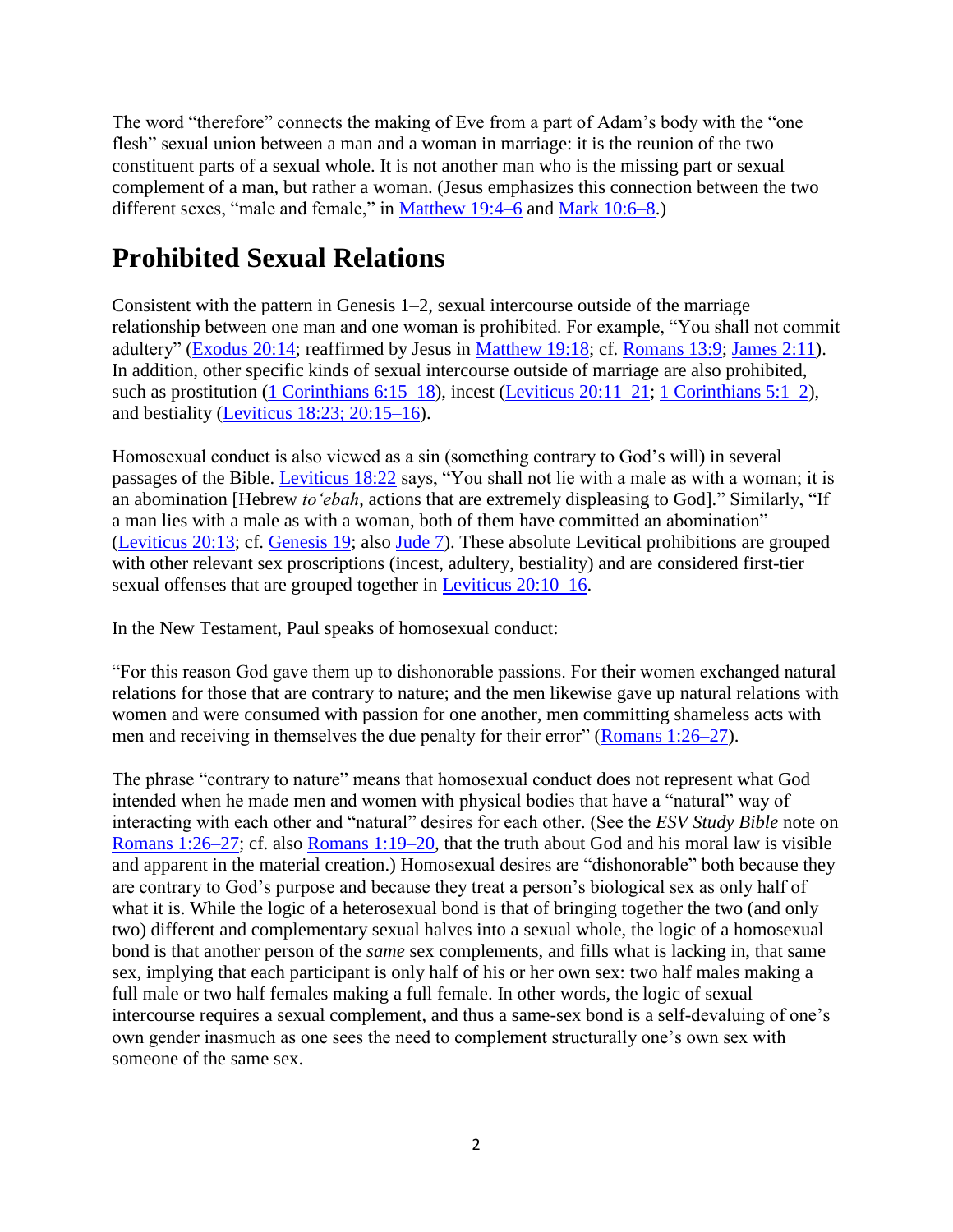In a long list of sins, Paul also includes "men who practice homosexuality" [\(1 Corinthians](http://www.esvbible.org/1+Corinthians+6%3A9/)  [6:9\)](http://www.esvbible.org/1+Corinthians+6%3A9/).This phrase translates two different Greek terms: *malakos* means "soft" or "effeminate" and was commonly used in the Greco-Roman world to refer to the "passive" partner in homosexual acts, while *arsenokoitēs* is a combination of Greek *arsēn* (meaning "man") and *koitē* (here meaning "sexual intercourse"). The term *arsenokoitēs* was apparently coined by Paul from the Septuagint (Greek translation) of Leviticus 20:13, and means (in plural) "men who have intercourse with men." In [1 Timothy 1:10](http://www.esvbible.org/1+Timothy+1%3A10/) Paul uses the same word *arsenokoitēs* in the midst of vices derived from "the law" (here, the second half of the Ten Commandments), which means that this verse also should be interpreted as an absolute prohibition of male-with-male intercourse, in keeping with Leviticus 18:22; 20:13. Early Jewish interpretation of Leviticus 18:22 and 20:13, and early Christian interpretation of 1 Corinthians 6:9 and 1 Timothy 1:10, also show that these verses were understood as absolute prohibitions against all types of homosexual conduct.

Does the Bible address the question of homosexual attitudes and desires? It must be remembered that God ultimately requires moral perfection, not only in human actions but also in attitudes of the heart. Therefore the Bible prohibits not only adultery but also a desire for adultery [\(Exodus](http://www.esvbible.org/Exodus+20%3A17/)  [20:17;](http://www.esvbible.org/Exodus+20%3A17/) cf. [Matthew 5:28\)](http://www.esvbible.org/Matthew+5%3A28/), not only theft but also coveting (Exodus 20:17). This is because "the LORD sees not as man sees: man looks on the outward appearance, but the LORD looks on the heart" [\(1 Samuel 16:7\)](http://www.esvbible.org/1+Samuel+16%3A7/). Therefore Scripture teaches that any desire to break God's commandments is also viewed as wrong in God's sight. "Blessed are the pure in heart, for they shall see God" [\(Matthew 5:8\)](http://www.esvbible.org/Matthew+5%3A8/). While an impulse to do what God expressly forbids is (by definition) an impulse contrary to God's will, the Bible recognizes that Christians will be "tempted" by their "own desire" [\(James 1:14\)](http://www.esvbible.org/James+1%3A14/) and encourages Christians in such circumstances to "remain steadfast" [\(James 1:12\)](http://www.esvbible.org/James+1%3A12/) and to "be doers of the word" [\(James 1:22\)](http://www.esvbible.org/James+1%3A22/). This implies not actively entertaining the wrongful impulse (cf. [Matthew 5:28\)](http://www.esvbible.org/Matthew+5%3A28/), and not dwelling on it so that it "gives birth to  $\sin$ " [\(James 1:15\)](http://www.esvbible.org/James+1%3A15/).

It is not surprising, therefore, that not only homosexual conduct but also homosexual desires are viewed as contrary to God's will. Homosexual desires are viewed as "dishonorable passions" [\(Romans 1:26\)](http://www.esvbible.org/Romans+1%3A26/), and Paul also says that homosexual partners are "consumed with passion for one another" [\(Romans 1:27\)](http://www.esvbible.org/Romans+1%3A27/), giving a strong image of a powerful but destructive inward craving.

This is not to say that homosexual *desire* is as harmful as homosexual *conduct*. Though all sin is wrong and brings legal guilt before God (cf. [James 2:10–11\)](http://www.esvbible.org/James+2%3A10-11/), a distinction between wrongful desires and wrongful actions can be made with regard to many areas of life. Hatred of another person is wrong in God's sight, but murdering the person is far more harmful. Coveting a neighbor's farm animals is wrong, but actually stealing them is much more harmful. And lustful desires for adultery are wrong, but actually committing adultery is far more harmful. Similarly, homosexual desires are wrong in God's sight, but actually committing homosexual acts is far more harmful.

#### **The Bible's Solution regarding Homosexuality**

As with every other sin, the Bible's solution to homosexuality is trusting in Christ for the forgiveness of sin, the imputation of righteousness, and the power to change. After talking about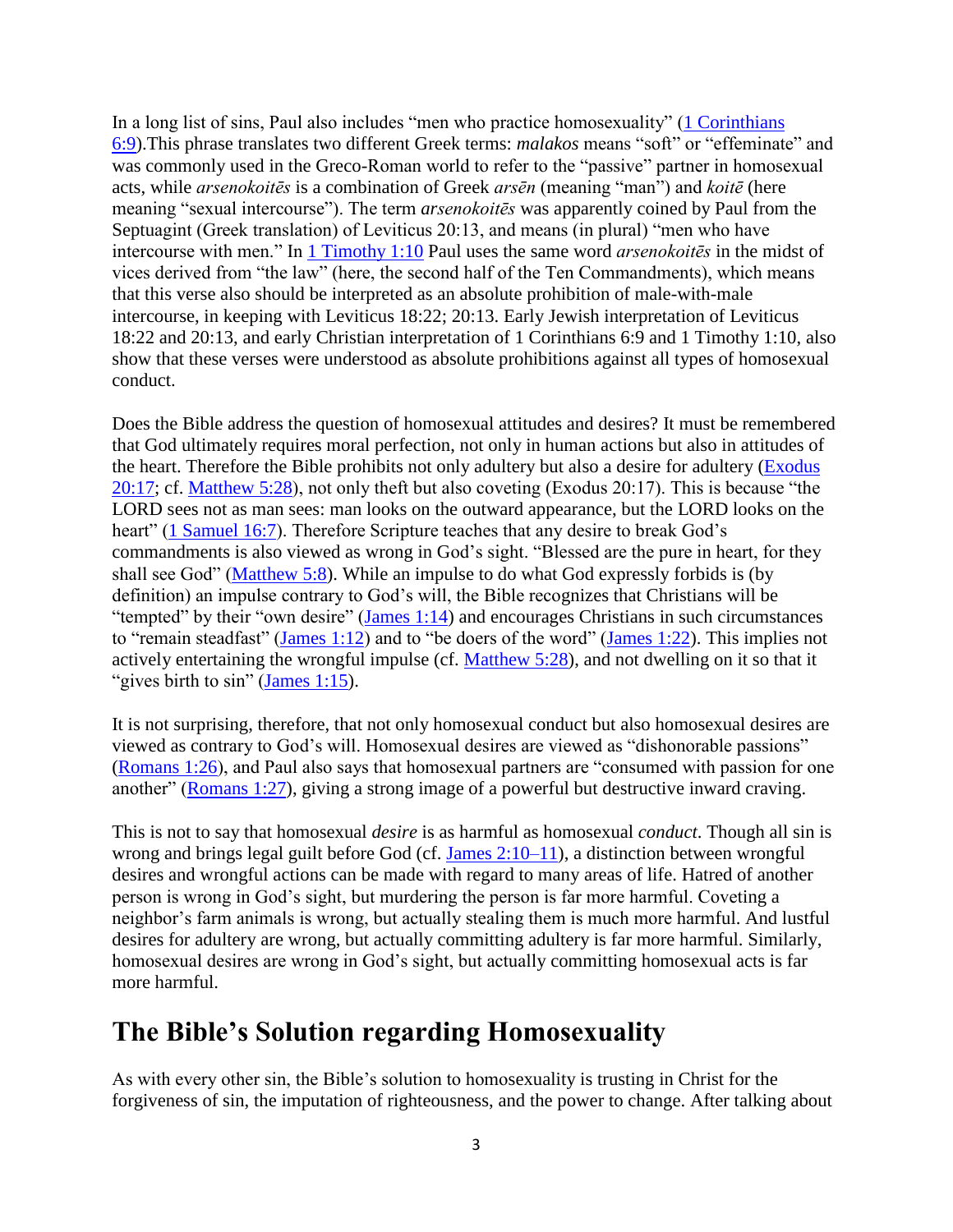the "sexually immoral" and "adulterers" and "men who practice homosexuality" and "thieves" and "drunkards" [\(1 Corinthians 6:9–10\)](http://www.esvbible.org/1+Corinthians+6%3A9-10/), Paul tells the Corinthian Christians, "And such were some of you" [\(1 Corinthians 6:11\)](http://www.esvbible.org/1+Corinthians+6%3A11/). Then he tells them, "But you were washed, you were sanctified, you were justified in the name of the Lord Jesus Christ and by the Spirit of our God" [\(1 Corinthians 6:11;](http://www.esvbible.org/1+Corinthians+6%3A11/) cf. [Romans 6:23;](http://www.esvbible.org/Romans+6%3A23/) [Philippians 2:13;](http://www.esvbible.org/Philippians+2%3A13/) [1 John 1:9\)](http://www.esvbible.org/1+John+1%3A9/). This implies that some former homosexuals in the church at Corinth had left their previous homosexual lifestyle and, by the power of the Holy Spirit, were seeking to live lives of sexual purity, whether in celibacy or in faithful, heterosexual marriages.

It is important that the Christian community always show love and compassion toward those engaged in homosexual conduct, and also extend friendship toward them where opportunities arise, though not in a way that signals approval of homosexual practice. It is also important to extend hope for change, since many homosexuals will say that they long to establish a different pattern of life. However, a number of studies have concluded that long-term change from a homosexual lifestyle seldom occurs without a program of help and encouragement from others.

## **Objections**

Numerous objections have been presented against the view that homosexuality is morally wrong. One objection is that some people are "born gay," that is, that many homosexuals do not choose their homosexual orientation but it is part of their genetic makeup from birth, and so homosexuals can never change, and for them homosexual behavior cannot be wrong. But, as noted above, Paul, in talking about "men who practice homosexuality" (1 Corinthians 6:9), says to the Corinthian church, "And such were some of you" (1 Corinthians 6:11), indicating that homosexuals can change and become former homosexuals. This does not mean that homosexual desires will automatically or necessarily be eradicated for those who come to Christ. Becoming a Christian does not mean that people will no longer experience intense sinful urges (sexual or otherwise). But genuine faith does produce the fruit of obedience and real, substantive change, and Paul indicates that this is precisely what happened with some who had practiced homosexuality in Corinth.

Some argue that science supports the argument that homosexuality is determined by one's biological makeup from before the time of birth. Studies have in fact shown some indirect, congenital influences on homosexual development that may increase the *likelihood* of homosexual development. But there are certain hereditary factors that give people a greater likelihood of developing all sorts of different sinful behavior patterns (such as frequent wrongful anger, violence, adultery, alcoholism, and so forth), and it would not be surprising to find that some people, from certain hereditary backgrounds, have a greater likelihood of developing homosexual desires and conduct. But this is far different from proving congenital *determinism* of homosexuality, that is, that some people are genetically incapable of making any other choice than to entertain homosexual desires and engage in homosexual conduct. Especially significant are studies of identical twins, where one has become a homosexual and the other has not, even though they have identical genetic makeup.

The moral teachings of God's Word, not people's inward desires, must be the final standard of right and wrong. It is important to recognize that (1) virtually all behavior is, at some level,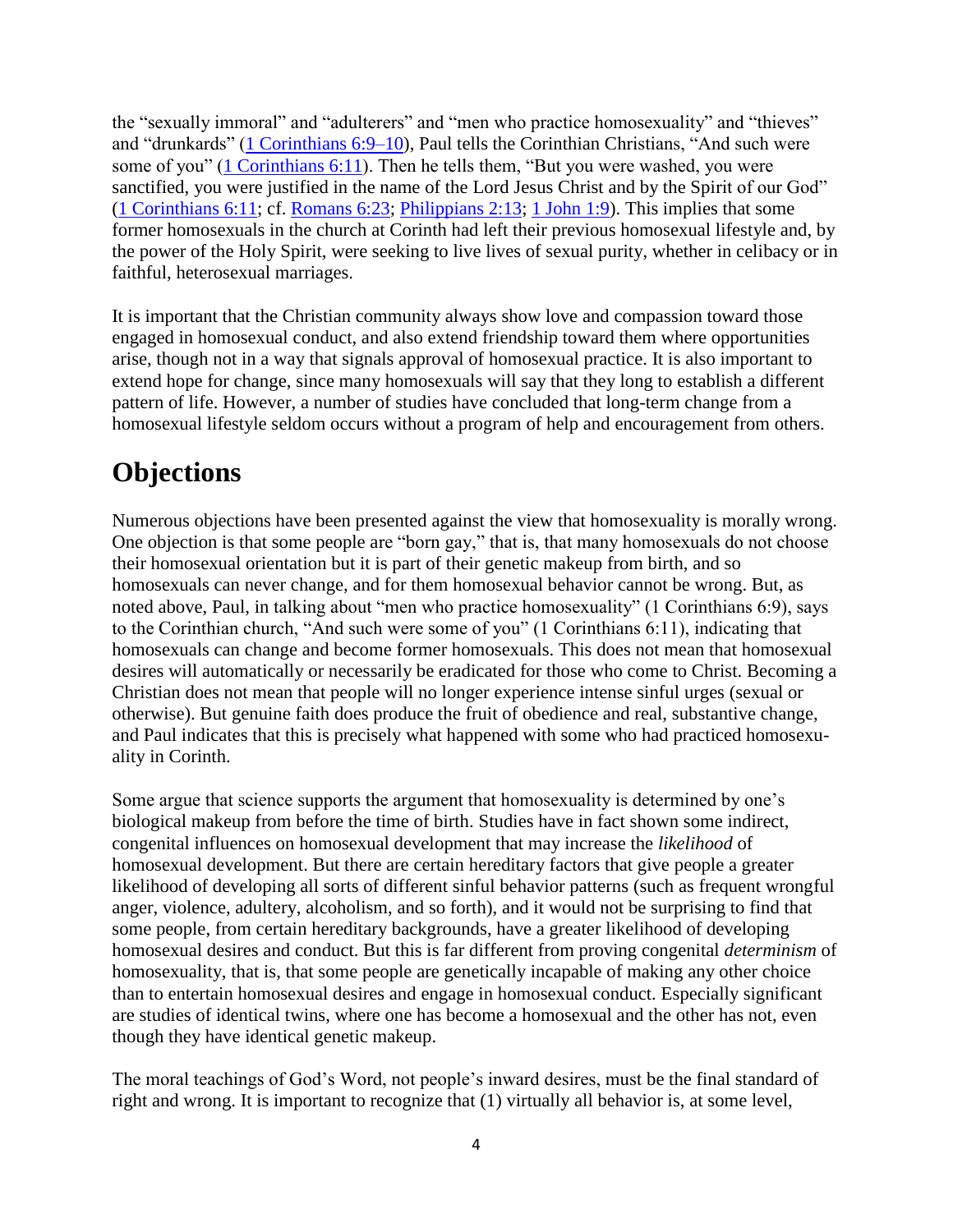biologically influenced, and that (2) no command of God is predicated for its validity on humans first losing all desire to violate the command in question.

As for environmental factors that have been shown to increase the likelihood of homosexual behavior, two of the most significant, particularly for male homosexuals, are the physical or emotional absence of a caring father during childhood years, and sexual abuse sometime during childhood or adolescence.

Another objection is to say that the biblical passages concerning homosexuality only prohibit certain kinds of homosexual conduct, such as homosexual prostitution or pedophilia, or unfaithful homosexual relationships. (This is sometimes called the "exploitation argument": the Bible only prohibits exploitative forms of homosexuality.) But there is no legitimate evidence in the words of any of these verses, or their contexts, or in evidence from the ancient world, to prove that the verses were referring to anything less than all kinds of homosexual conduct by all kinds of people. Two biblical counterarguments against the "exploitation argument" may be briefly mentioned: (1) In [Romans 1:23–27](http://www.esvbible.org/Romans+1%3A23-27/) Paul clearly echoes Genesis 1:27, indicating that Paul viewed any sexual relationship that did not conform to the creation paradigm of "male and female" to be a violation of God's will, irrespective of whether the relationship is loving. (2) Paul's absolute indictment against all forms of homosexuality is underscored by his mention of lesbian intercourse in [Romans 1:26,](http://www.esvbible.org/Romans+1%3A26/) since this form of intercourse in the ancient world was not typically characterized by sex with adolescents, slaves, or prostitutes.

Some have suggested that the Sodom and Gomorrah episode does not point to judgment on homosexual practice, but relates only to coercive homosexual practice. But [Genesis 19:4–5](http://www.esvbible.org/Genesis+19%3A4-5/) indicates that homosexual conduct was characteristic of the entire city and was a primary reason for God's judgment (cf. the *ESV Study Bible* note on [Jude 7\)](http://www.esvbible.org/Jude+1%3A7/).

Some object that the phrase "contrary to nature" in [Romans 1:26–27](http://www.esvbible.org/Romans+1%3A26-27/) shows that Paul is only talking about people who "naturally" feel desires toward a person of the opposite sex but who then practice homosexuality. Paul says, "For their women exchanged natural relations for those that are contrary to nature; and the men likewise gave up natural relations with women and were consumed with passion for one another" (Romans 1:26–27). According to this view, Paul is not saying anything about people who "naturally" feel desires for a person of the same sex, for such desires would not be "contrary to *that person's* nature." However, this is reading into the text a restriction that has no basis in the actual words that Paul wrote. He does not say "contrary to *their* nature," but "contrary to nature" (Greek *para physin*), a phrase that is used several times in literature outside the Bible to speak of all kinds of homosexual conduct as something contrary to the natural order of the world. In other words, Paul is not saying in [Romans 1:24–27](http://www.esvbible.org/Romans+1%3A24-27/) that some people switched their innate heterosexual urges for contrived homosexual urges, but rather that people exchanged or left behind sexual relations with a true sexual complement (someone of the other sex) to gratify their inward urges for sex with members of the same sex. Paul sees such people as choosing to follow their desires over God-ordained creation structures.

Finally, there is an objection from experience: some homosexual "couples" have faithful, fulfilling relationships, so why should these be thought immoral? But experience should not be used as a higher standard for moral right and wrong than the teaching of the Bible. In addition,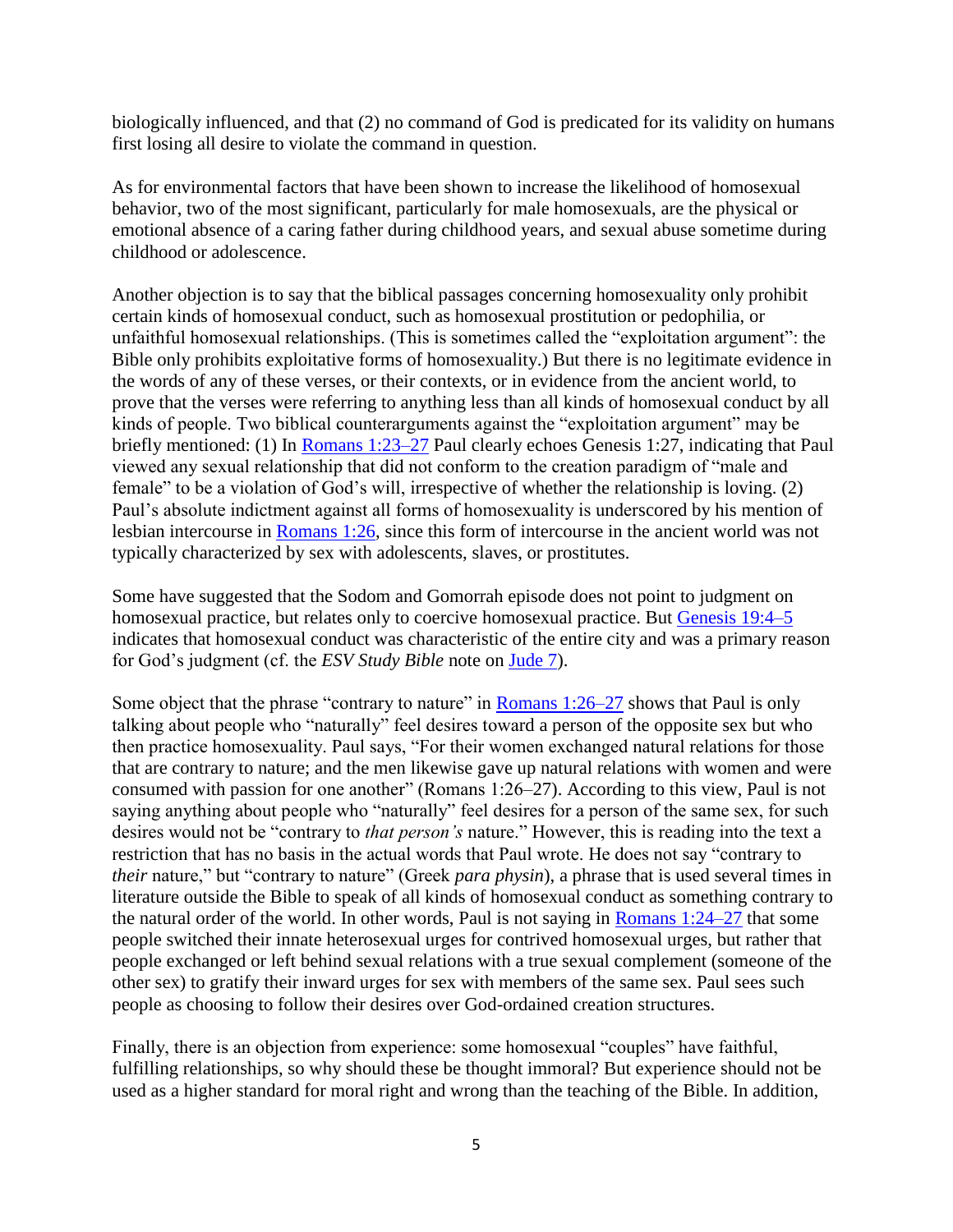many studies indicate that, particularly among male homosexuals, long-term one-partner relationships are uncommon, and the widespread pattern is many sexual partners, often numbering many hundreds over the years. An additional harmful result of homosexual conduct is often immense damage to the family structures of a society and also to physical health (e.g., various studies have shown a significant reduction in life expectancy for homosexual males compared to the general population).

# **Same-sex Marriage?**

Proposals for governments to recognize "same-sex marriage" should be evaluated in light of the Bible's teaching that one role of civil government is to "praise those who do good" [\(1 Peter](http://www.esvbible.org/1+Peter+2%3A14/)  [2:14\)](http://www.esvbible.org/1+Peter+2%3A14/). Government recognition of a relationship as a "marriage" carries with it the *endorsement* and *encouragement* of that relationship by a society. Married couples enjoy many protections and benefits (legal, financial, and interpersonal) that society has granted in order to encourage marriage and signal that the institution of marriage brings benefits to society as a whole. So the question is really whether a society, through its laws, should give approval and encouragement to homosexual relationships that both the Bible and most cultures throughout history have considered to be morally wrong rather than "good," and that also bring significant harmful consequences. Governmental recognition of "same-sex marriage" would imply a requirement to allow homosexual couples to adopt and raise children, and this would rob many children of the opportunity to be raised in a home with both a father and a mother, which is by far the best environment for them. In addition, government recognition would likely soon carry with it governmental prohibitions against criticizing homosexual conduct.

## **Conclusion**

Homosexual conduct of all kinds is consistently viewed as sin in the Bible, and recent reinterpretations of the Bible that have been raised as objections to that view do not give a satisfactory explanation of the words or the context of the relevant verses. Sexual intimacy is to be confined to marriage, and marriage is to be only between one man and one woman, following the pattern established by God in creation. The church should always act with love and compassion toward homosexuals, yet never affirm homosexual conduct as morally right. The gospel of Jesus Christ offers the "good news" of forgiveness of sins and real hope for a transformed life to homosexuals as well as to all sinners.

*Taken from the* ESV® Study Bible *(The Holy Bible, English Standard Version®), copyright ©2008 by Crossway, a publishing ministry of Good News Publishers. Used by permission. All rights reserved.*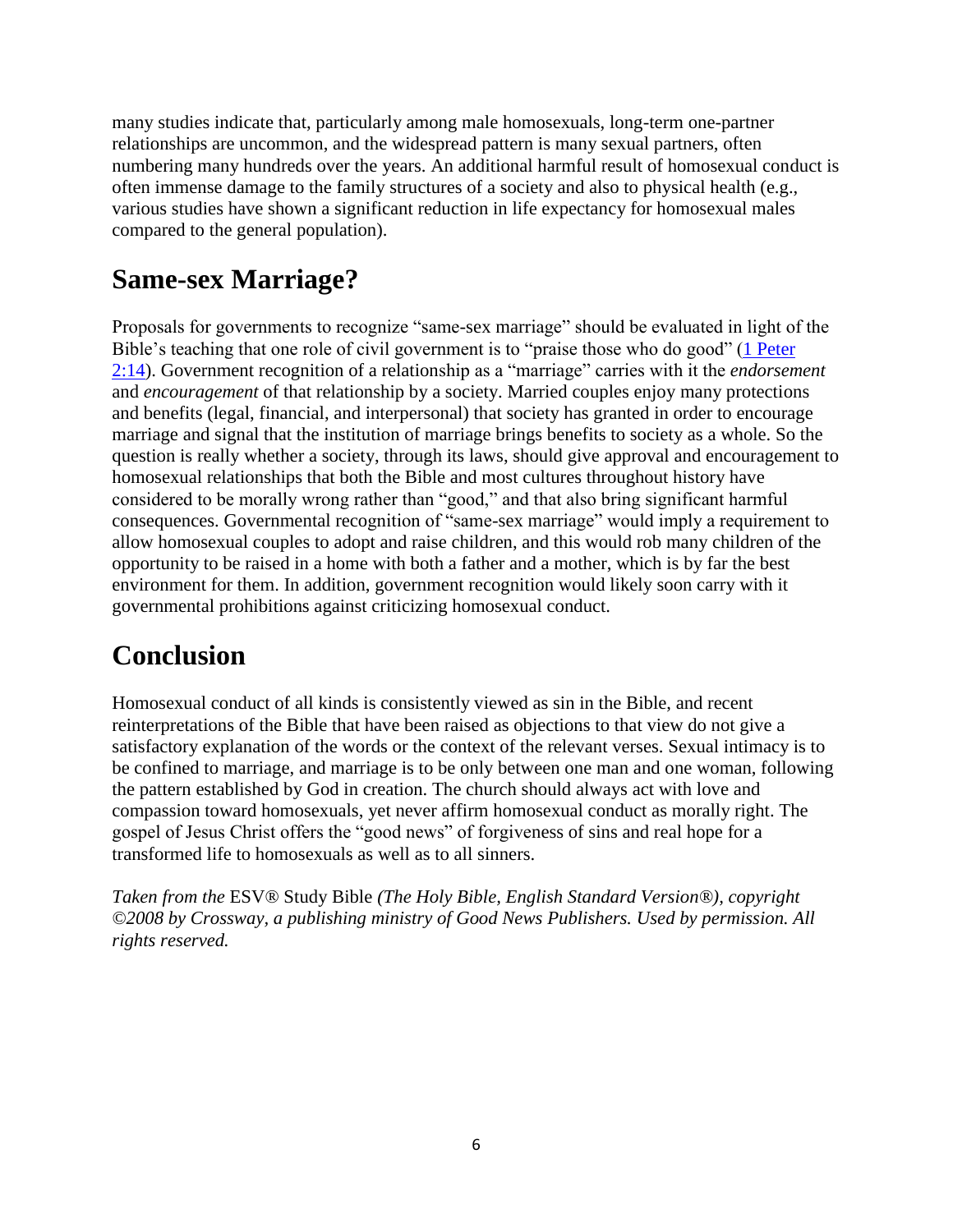# **John Piper on Homosexuality and the Bible**

A thoughtful pastor's teaching on what the Apostle Paul says about homosexual behavior in his letter to the Romans

NOTE: *When a new idea—like same-sex marriage—is sweeping through society like a scythe, it's good to see how thoughtful pastors in past years have taught their congregations to think about homosexuality. Below is [a sermon](http://www.desiringgod.org/resource-library/sermons/the-other-dark-exchange-homosexuality-part-1) that Minnesota minister John Piper gave on Oct. 11, 1998. Piper was preaching on Romans 1:24-28:*

*"Therefore God gave them over in the lusts of their hearts to impurity, so that their bodies would be dishonored among them. For they exchanged the truth of God for a lie, and worshiped and served the creature rather than the Creator, who is blessed forever. Amen. For this reason God gave them over to degrading passions; for their women exchanged the natural function for that which is unnatural, and in the same way also the men abandoned the natural function of the woman and burned in their desire toward one another, men with men committing indecent acts and receiving in their own persons the due penalty of their error. And just as they did not see fit to acknowledge God any longer, God gave them over to a depraved mind, to do those things which are not proper."*

#### **Astonishing Relevance**

In our exposition of Paul's letter to the Romans, we come now to this astonishingly relevant section in 1:24-28 where Paul touches on the reality of homosexuality. It is relevant for many reasons. For example, yesterday there was conference called "Here I Stand" to address the issue of homosexually active clergymen in the ELCA (*Star Tribune*, 10/10/98). On the front page of the *Star Tribune* there was the story of what appeared to be a hate crime against a homosexual student at the University of Wyoming who was in critical condition after being tied to a fence and beaten. In August, 641 Anglican bishops from around the world gathered for the Lambeth Conference in Canterbury, England, and voted overwhelmingly to affirm that homosexual practice is "incompatible with Scripture."

Full-page ads were recently taken out in *USA Today* and *The New York Times* and *The Washington Post* showing some 850 former homosexuals who gathered last summer at the Exodus conference and who declared there is power in Christ to be changed. Here in Minnesota, legal cases continually crop up about child custody and adoption of children by homosexual people. And most immediate of all, here in our church there are people who have homosexual desires and many more people among us who have people in their families whom they care about very deeply who consider themselves homosexual. The reality of homosexuality is inescapable today, and this would come as no surprise to the Apostle Paul, and therefore should not to us.

One of the things that makes matters unusual today is the effort on the part of some people to defend the legitimacy of homosexual behavior from the Bible. Most common, for example, is the claim that the denunciations of homosexuality in the New Testament are not references to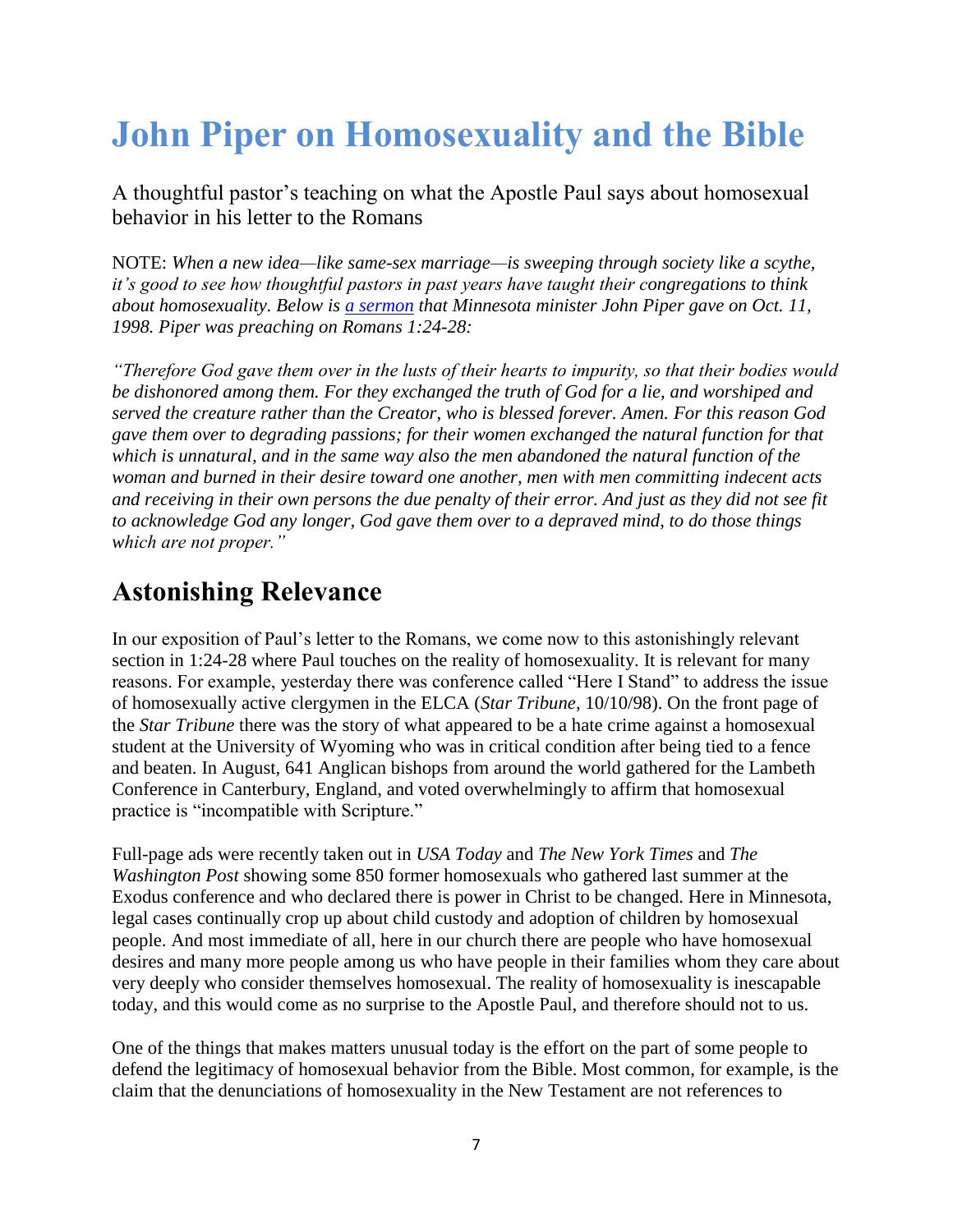committed, long-term homosexual relations, which these people say are legitimate, but rather refer to promiscuous homosexual relations and to pederasty, which are not legitimate. To use the words of one scholar, "What the New Testament is against is something significantly different from a homosexual orientation which some people seem to have from their earliest days. In other words, the New Testament is not talking about what we have come to speak of as sexual inversion. Rather, it is concerned with sexual perversion" (Paul Jewett, *Interpretation*, April, 1985, p. 210).

### **Simply Denouncing Heterosexuals Engaging in Homosexuality?**

With regard to our own text this morning, some would argue that what Paul is denouncing in 1:26b-27 is heterosexual people forsaking what is natural for them and engaging in promiscuous homosexual relations which are unnatural for them. Paul writes, "Their women exchanged the natural function for that which is unnatural, and in the same way also the men abandoned the natural function of the woman and burned in their desire toward one another, men with men committing indecent acts." So, the argument goes, it is not unnatural when a homosexual person has homosexual relations, it is only unnatural when heterosexual persons have homosexual relations and (by implication) homosexual persons have heterosexual relations.

There are at least three major problems with this way of interpreting these verses. I will mention them because the last one will take us into the overall exposition of this section of Romans. The first problem is that in verse 27 Paul says, "The men abandoned the natural function of the woman and burned in their desire toward one another." Now if these were men who were by nature heterosexual, and who were going against their natural desires, what is the meaning of "they burned in their desire toward one another"? It is a very strong term. Does a natural heterosexual burn with lust for another man? If not, it is very unlikely that what Paul is dealing with here is the subject of heterosexuals engaging in homosexuality.

There is such a thing as a bisexual, who seems to have desires for both men and women. But if that were in Paul's mind, the interpretation we are talking about wouldn't work either, because then the burning of a man for a man and a woman would both be natural (according to this interpretation), and Paul would be unjust to denounce either one. But he does denounce this unnatural burning and the acts that follow. So the argument doesn't work that says, Paul is only denouncing homosexual acts by heterosexual people.

The second reason the argument doesn't work is that when Paul says in verse 27b, "Their women exchanged the natural function for that which is unnatural," the Greek phrase for "that which is unnatural" (*ten para phusin*) is a stock phrase in Greek ethical literature of the time for homosexual behavior per se, not for homosexual behavior among heterosexuals—as though that's what made it unnatural. So it is very unlikely that Paul is arguing that what's wrong and unnatural about these folks is that they are heterosexuals by nature and acting contrary to nature by doing homosexual acts. "Contrary to nature" in this text, as it most Hellenistic literature of the time, meant homosexual behavior per se. That's what Paul regards as unnatural.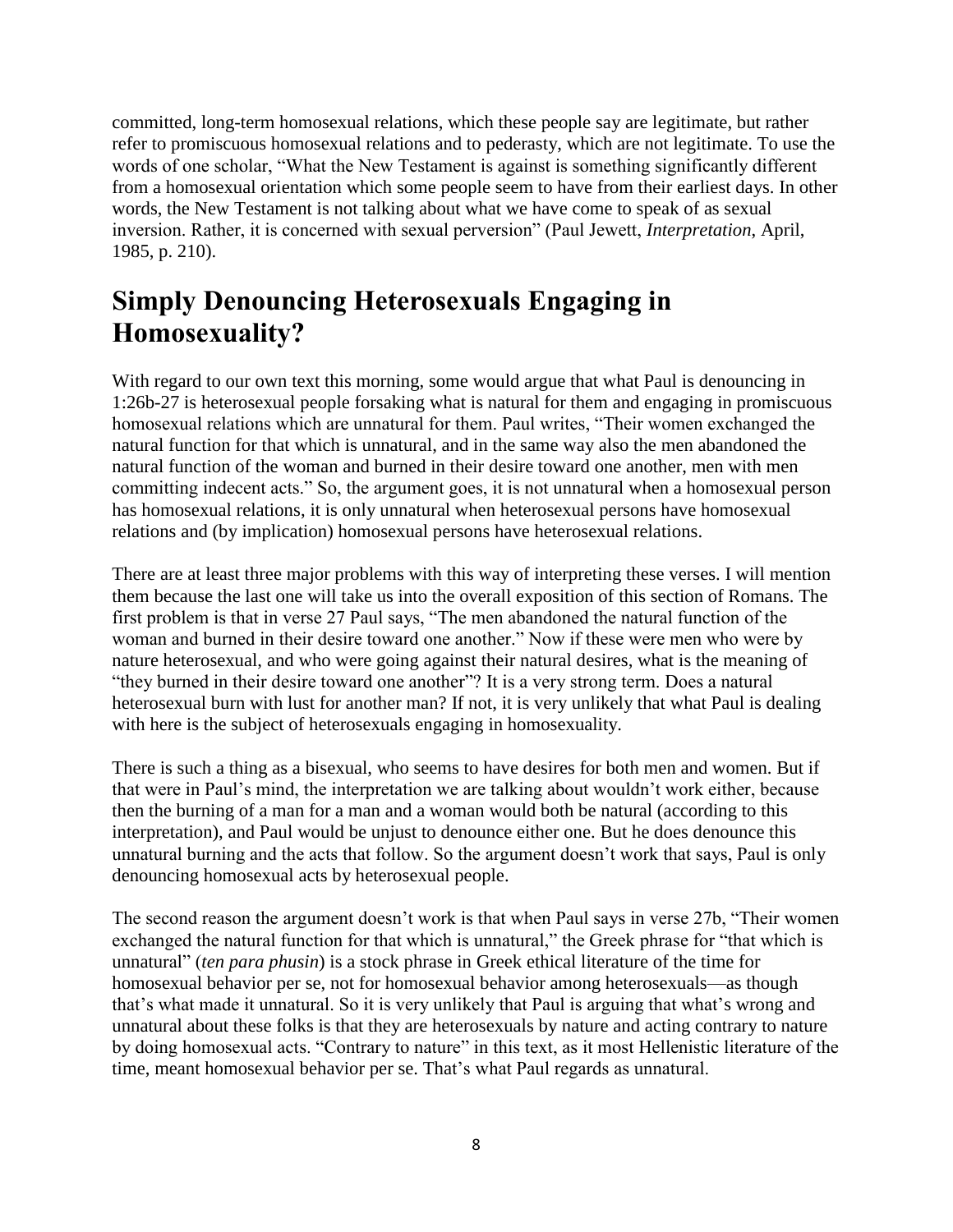The third argument against this kind of interpretation is the most significant, because it takes us into the deeper meaning of this text. But before I develop it, let me explain where we are going in these two weeks. My aim today is to give as sound and faithful an exposition of [Romans 1:24-](http://biblia.com/bible/esv/Romans%201.24-28) [28](http://biblia.com/bible/esv/Romans%201.24-28) as I can, which will leave me little time for application. That is why I plan to continue the message next week. We will need to broaden our biblical base and to tackle some practical issues next week.

# **Pray for Biblical Balance**

My prayer for both weeks is that we as a church, and I in particular as the preacher, will find a biblical balance between clear conviction about the sinfulness of homosexual behavior, on the one hand, and patient compassion to come alongside those of you who have homosexual desires, and your friends and relatives, and seek your good. I have no desire to drive homosexual people away. On the contrary, I would like to be able to say of our congregation what Paul said to the church in Corinth: After mentioning "fornicators, idolaters, adulterers, effeminate, homosexuals, thieves, covetous, drunkards, revilers, swindlers," he says in 6:11, "Such were some of you; but you were washed, but you were sanctified, but you were justified in the name of the Lord Jesus Christ and in the Spirit of our God."

I would like us to be a church like that—justified sinners battling together to walk in purity, with all of our differing genetic, hormonal, environmental disorders that incline everyone of us, in varying ways, to do sinful things. We will talk more about that next week. It's a very important issue. But the point for now is simply this: We want to be a church where homosexual people can either overcome their sexual disorder, or find the faith and courage and help and love and power to live a triumphant, joyful, celibate life with the disorder.

# **Triple Repetition of Three-fold Sequence of Thought**

Now we turn to the third reason for rejecting the interpretation of [Romans 1:26-27,](http://biblia.com/bible/esv/Romans%201.26-27) which says that Paul is not denouncing homosexuals who do what comes naturally, but rather he is denouncing promiscuous heterosexuals who act unnaturally by doing homosexual acts. The reason is that the overall argument of the passage assumes another viewpoint.

Let's look at it. Three times in this passage Paul repeats a three-fold sequence of thought. The three-fold sequence of thought goes like this:

Step 1: Human beings exchange God for what God has made; we prefer the creature to the Creator.

Step 2: God hands us over to what we prefer.

Step 3: We act out externally and bodily in our sexual relations a dramatization of the internal, spiritual condition of the fallen human soul, namely, the horrendous exchange of God for man and the images of our power.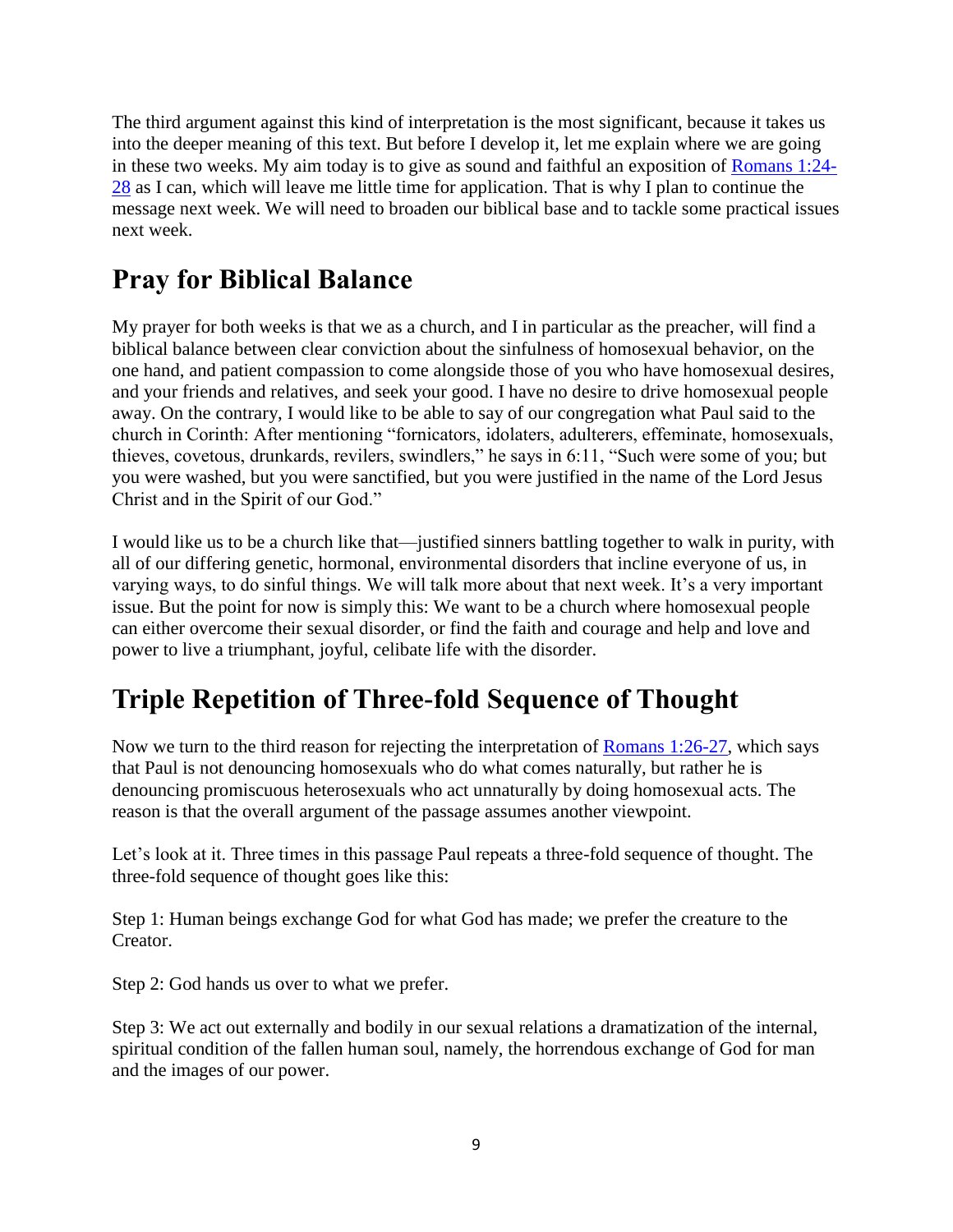Walk with me through the text. I will show you the three times that Paul gives us this sequence of thought.

#### **First time through the three-fold sequence: verses 23-34**

Step 1: "They exchanged the glory of the incorruptible God for an image in the form of corruptible man …" (verse 23).

Step 2: "Therefore God gave them over in the lusts of their hearts to impurity" (verse 24).

Step 3: "… so that their bodies would be dishonored among them" (end of verse 24). In response to the rejection of God's glory as their treasure, God wills that there be a disordering of their bodily life in dishonorable deeds. He hands them over to impurity "so that their bodies would be dishonored among them." The sexual disordering of the human race is a judgment of God for our exchanging him for the creature—all of us.

#### **Second time through the same steps: verses 25-27**

Step 1: "They exchanged the truth of God for a lie, and worshiped and served the creature rather than the Creator, who is blessed forever. Amen" (verse 25). This parallels verse 23: They exchanged the glory of God for images. The "truth of God" is that he is glorious and to be desired above all things. The "lie" preferred by us humans is that the creature is more desirable than God.

Step 2: "For this reason God gave them over to degrading passions" (verse 26). That parallels verse 24: "God gave them over in the lusts of their hearts to impurity."

Step 3: "… for their women exchanged the natural function for that which is unnatural, and in the same way also the men abandoned the natural function of the woman and burned in their desire toward one another, men with men committing indecent acts" (verses 26b-27). That corresponds to verse 24b: "… so that their bodies would be dishonored among them." So the dishonoring of the body that Paul had in mind in verse 24 is specifically homosexual behavior. And notice carefully, now we can say more specifically than in the first sequence of thought: The sexual disordering of the human race, especially homosexuality (but not only homosexuality) is a judgment of God for our exchanging the truth of God for a lie.

## **Third time through the same three-fold sequence: verse 28**

Step 1: "They did not see fit to acknowledge God any longer" (verse 28). That corresponds to verses 23 and 25: They exchanged the glory of God for images and they exchanged the truth of God for a lie. Here: They simply don't want God in their knowledge any more.

Step 2: "God gave them over to a depraved mind" (verse 28b). That corresponds to verse 24, "God gave them over in the lusts of their hearts to impurity," and verse 26, "God gave them over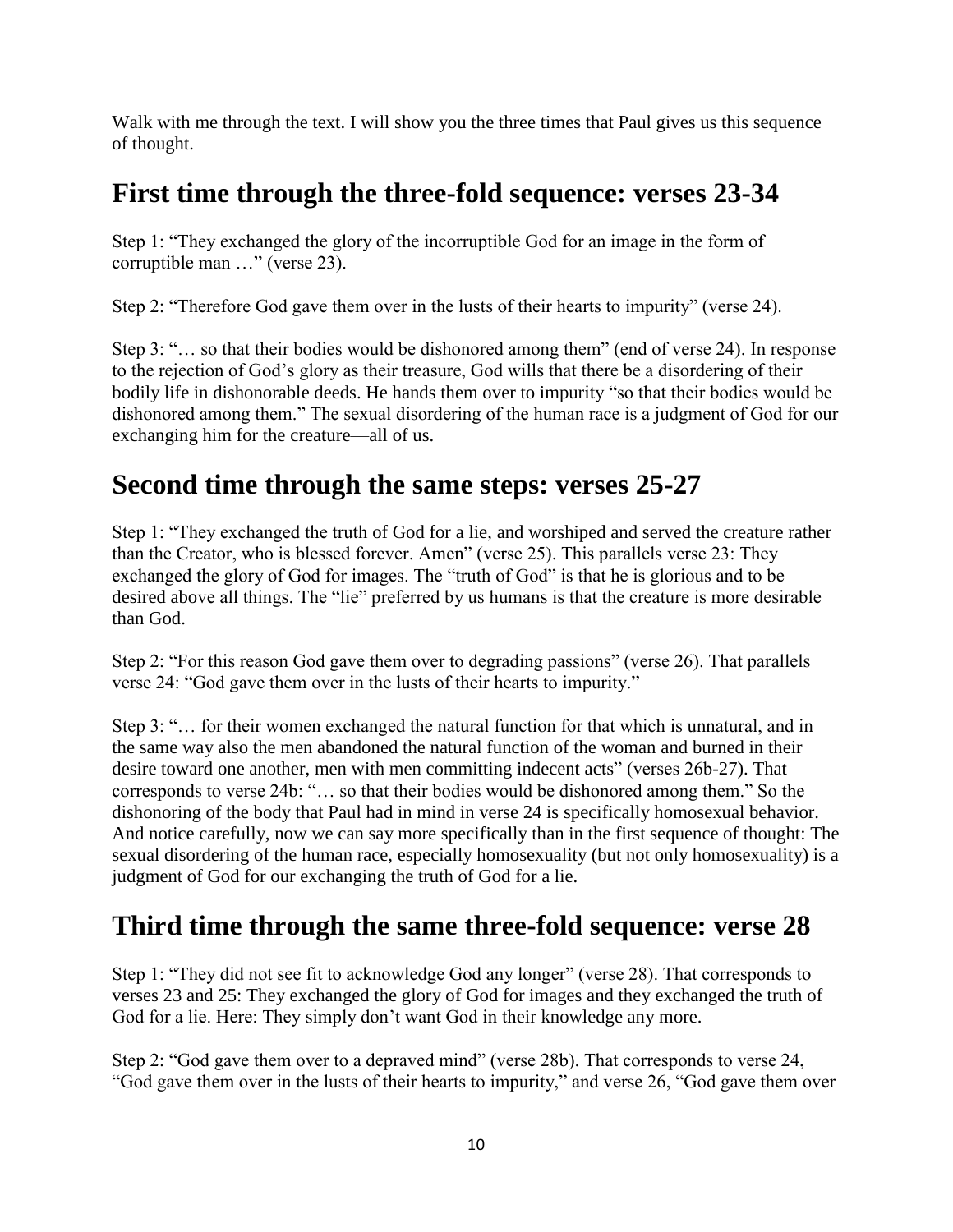to degrading passions." This was God's response to the universal exchange of God for the creature.

Step 3: "[He gave them over …] to do those things which are not proper" (verse 28c). That corresponds to verse 24b: "… so that their bodies would be dishonored among them," and to verses 26b-27, where the women and the men are pursuing homosexual relations. So homosexual behavior is parallel with dishonoring the body and doing what is not proper.

# **Conclusions**

Now let me close with four brief concluding statements:

1. The deepest problem of our lives, whether heterosexual or homosexual, is the terrible exchange of the glory of God for images (verse 23). The exchange of the truth of God for a lie (verse 25). The disapproval of having God in our knowledge (verse 28). Failed worship is our worst disorder. This is beneath all the maladies of the world. Repairing this, not first our disordered sexuality, is our main business in life.

2. The sexual disordering of our lives, most vividly seen in homosexuality (though not only there), is the judgment of God upon the human race because we have exchanged the glory of God for other things. Sometimes people ask, "Is AIDS the judgment of God on homosexuality?" The answer from this text is: Homosexuality itself is a judgment on the human race, because we have exchanged the glory of God for the creature—and so is AIDS and cancer and arthritis and Alzheimer's and every other disease and every other futility and misery in the world, including death. That's the point of [Romans 5:15-18](http://biblia.com/bible/esv/Romans%205.15-18) and [Romans 8:20-23,](http://biblia.com/bible/esv/Romans%208.20-23) which we looked at when talking about [Romans 1:18.](http://biblia.com/bible/esv/Romans%201.18)

And what we saw there was that those who believe in Jesus Christ and are justified by faith and become the children of God are not taken out of this world of woe, but are given the grace to experience the very judgments of God on the human race as the merciful pathway to holiness and heaven rather than sin and hell.

3. The reason Paul focuses on homosexuality in these verses is because it is the most vivid dramatization in life of the profoundest connection between the disordering of heart-worship and the disordering of our sexual lives. I'll try to say it simply, though it is weighty beyond words.

We learn from Paul in [Ephesians 5:31-32](http://biblia.com/bible/esv/Ephesians%205.31-32) that, from the beginning, manhood and womanhood existed to represent or dramatize God's relation to his people and then Christ's relation to his bride, the church. In this drama, the man represents God or Christ and is to love his wife as Christ loved the church. The woman represents God's people or the church. And sexual union in the covenant of marriage represents pure, undefiled, intense heart-worship. That is, God means for the beauty of worship to be dramatized in the right ordering of our sexual lives.

But instead, we have exchanged the glory of God for images, especially of ourselves. The beauty of heart-worship has been destroyed. Therefore, in judgment, God decrees that this disordering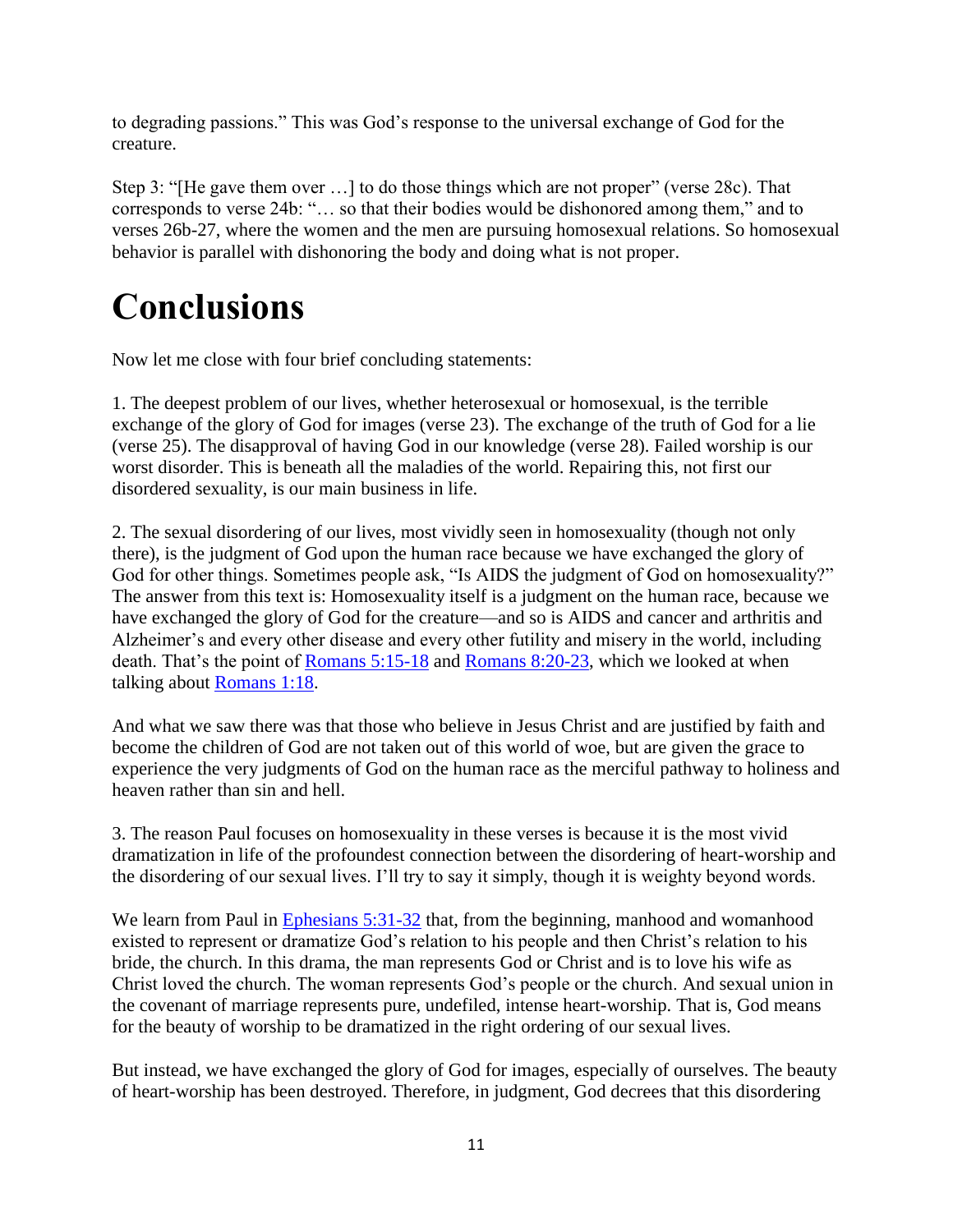of our relation to him be dramatized in the disordering of our sexual relations with each other. And since the right ordering of our relationship to God in heart-worship was dramatized by heterosexual union in the covenant of marriage, the disordering of our relationship to God is dramatized by the breakdown of that heterosexual union.

Homosexuality is the most vivid form of that breakdown. God and man in covenant worship are represented by male and female in covenant sexual union. Therefore, when man turns from God to images of himself, God hands us over to what we have chosen and dramatizes it by male and female turning to images of themselves for sexual union, namely their own sex. Homosexuality is the judgment of God dramatizing the exchange of the glory of God for images of ourselves. (See the parallel uses of "exchange" in verses 25 and 26.)

Which leads us to one last word: The healing of the homosexual soul, as with every other soul, will be the return of the glory of God to its rightful place in our affections.

### **Seeing God at the Center**

I confess that my main aim in these two messages is not to persuade you that homosexual behavior is wrong. It is wrong. But you can believe that and not be a Christian. So what does it profit a man if he knows everything that's wrong, and loses his own soul? My aim is much higher than to persuade you that there are many sexual disorders in the world—both homosexual and heterosexual. My aim is to transform the way you see Reality, and to put the glory of God back at the center, like the sun in the solar system of sexuality (and everything else) that holds all the planets of our passions in their proper order. When you exchange the sun for a man-made satellite all the planets leave their orbit and head for oblivion.

The murder of Matthew Shepard in Laramie, Wyoming, was committed by men who had exchanged the centrality of God's glory for the satellite of self-exaltation. And self-exaltation or self-determination over against God cannot hold the planets of passion in their orbit. I learned this from verses 28 and 29. Look at them with me. [Romans 1:28-29a:](http://biblia.com/bible/esv/Romans%201.28-29a) "And just as they did not see fit to acknowledge God any longer, God gave them over to a depraved mind, to do those things which are not proper, (29) being filled with all unrighteousness, wickedness, greed, evil; full of envy, murder. …"

There it is. Where does murder come from? It comes from this: "They did not see fit to acknowledge God any longer." Or as verse 23 says, "They exchanged the glory of God for images"—in this case money and hateful power. Or as verse 25 says, "They exchanged the truth of God for a lie."

#### **The Root of All Our Disorders, and God's Judgment**

We saw this in the text last week. The root of all our disorders—sexual and social and physical and emotional—is the exchange of the glory of God for other things. The solar system of our soul and our society was made to orbit around the glory of God as its all-controlling sun. And the entire human race has exchanged the glory of God for weightless, substitute satellites that have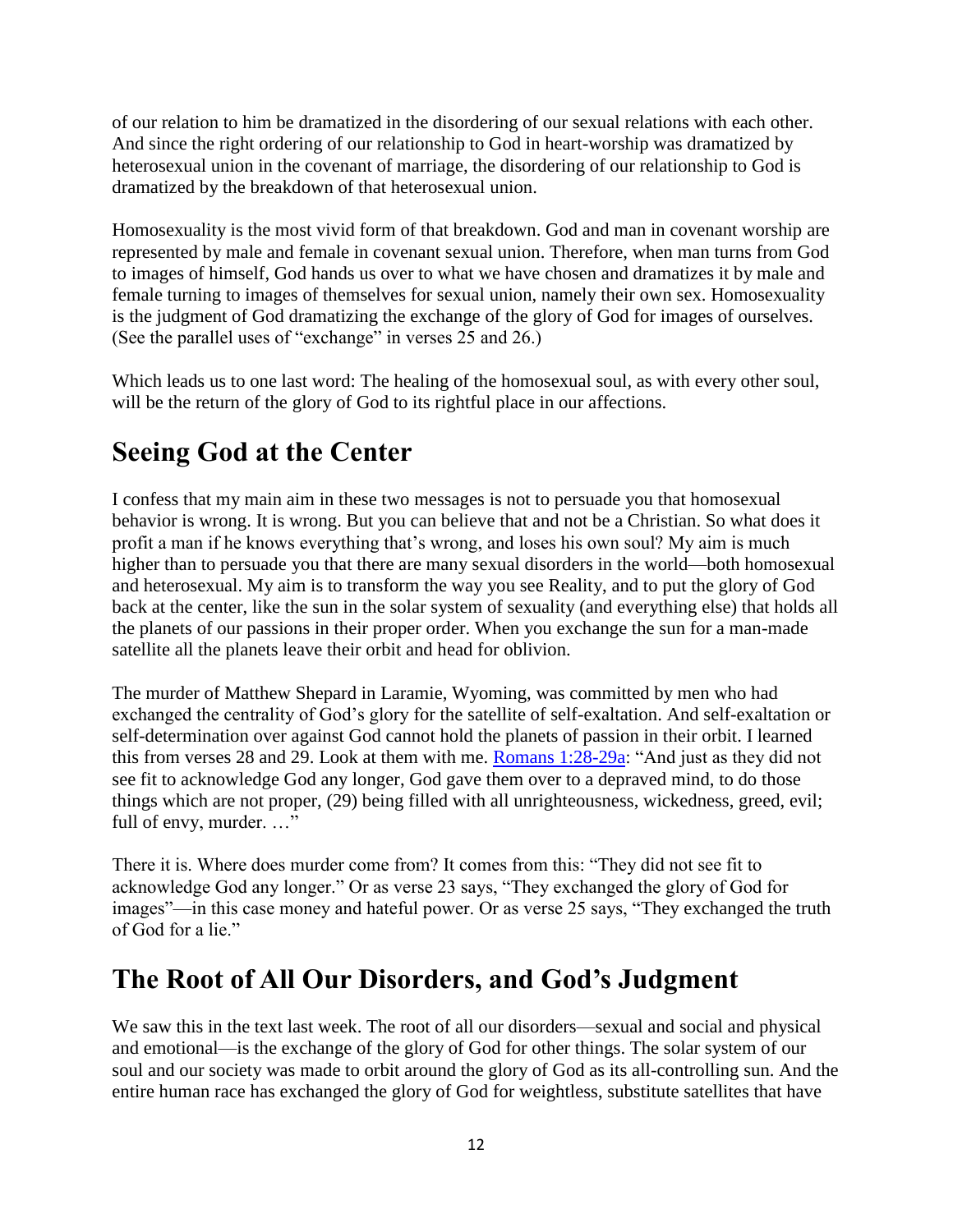no gravity and can hold nothing in its proper orbit. Therefore all the world is disordered and decaying and moving toward destruction.

But we saw something even more stunning last week from this text. This disorder and decay in our lives and in our society and in our universe is the judgment of God, and is meant by him to be seen as a terrible drama of a horrific underlying spiritual evil. We saw this three times. After each statement that we have exchanged God for other things (verses 23, 25, 28), it says, God therefore hands us over to our depravity so that our soul and our society disintegrate into all sorts of evil deeds and dreadful diseases and death and destruction.

For example, verse 24: "Therefore God gave them over in the lusts of their hearts to impurity, so that their bodies would be dishonored among them." Verse 26: "For this reason God gave them over to degrading passions." And here in verses 26-27 he details homosexual behavior as one outworking of these degrading disorders. Then verse 28b: "God gave them over to a depraved mind, to do those things which are not proper." And here in the following three verses (29-31), he details twenty-one other outworkings of a depraved mind. No one escapes here. Homosexual, heterosexual, male, female, old, young, religious, irreligious—all of us are under the sway of a depraved mind. As [Romans 3:9-10](http://biblia.com/bible/esv/Romans%203.9-10) says, "Both Jews and Greeks are all under sin; as it is written, "There is none righteous, not even one."

The root of all our problems in this world is that the human race has exchanged the glory of God for other things and that God has handed us over to bear the fruit of this exchange in ten thousand troubles—all of which should call us to repentance and worship rather than rebellion and atheism. And when I say all our problems, I really mean all. I mentioned last week that even our physical diseases and our natural calamities are owing to God's judgment on creation for our exchange of his glory for other things.

#### **What if There Were Genetic Origins for Sexual Disorder?**

This is crucial for dealing with the origins of homosexuality. I don't think anyone knows for sure what the physical components of homosexuality are. But what if genetic origins were found? What would this imply about the morality and fitness of the behavior? Very little, if nature itself is disordered and in need of redemption. So let's look at this matter more closely this morning.

Consider [Romans 8:20-23,](http://biblia.com/bible/esv/Romans%208.20-23) "The creation was subjected to futility, not willingly, but because of Him who subjected it, in hope." Notice that all of creation has been subjected to futility: things don't work the way they were originally designed to work. Winds, rains, rivers, volcanoes, bacteria, viruses, Swiss Air jet electrical wiring, brake linings, heart-attacks of 86-year-old men driving through a crosswalk while a blind student crosses the street, wild white blood cells, trisomy of the 21st chromosome, and ten-thousand heartaches from a fallen world—the creation was subjected to futility.

By whom? Verse 20 says, "By Him who subjected it in hope." That's not man and not Satan, but God. God subjected the world to futility "in hope." All the futility of this world is meant to waken us to the horrors of exchanging the glory of God for other things and to make us rely not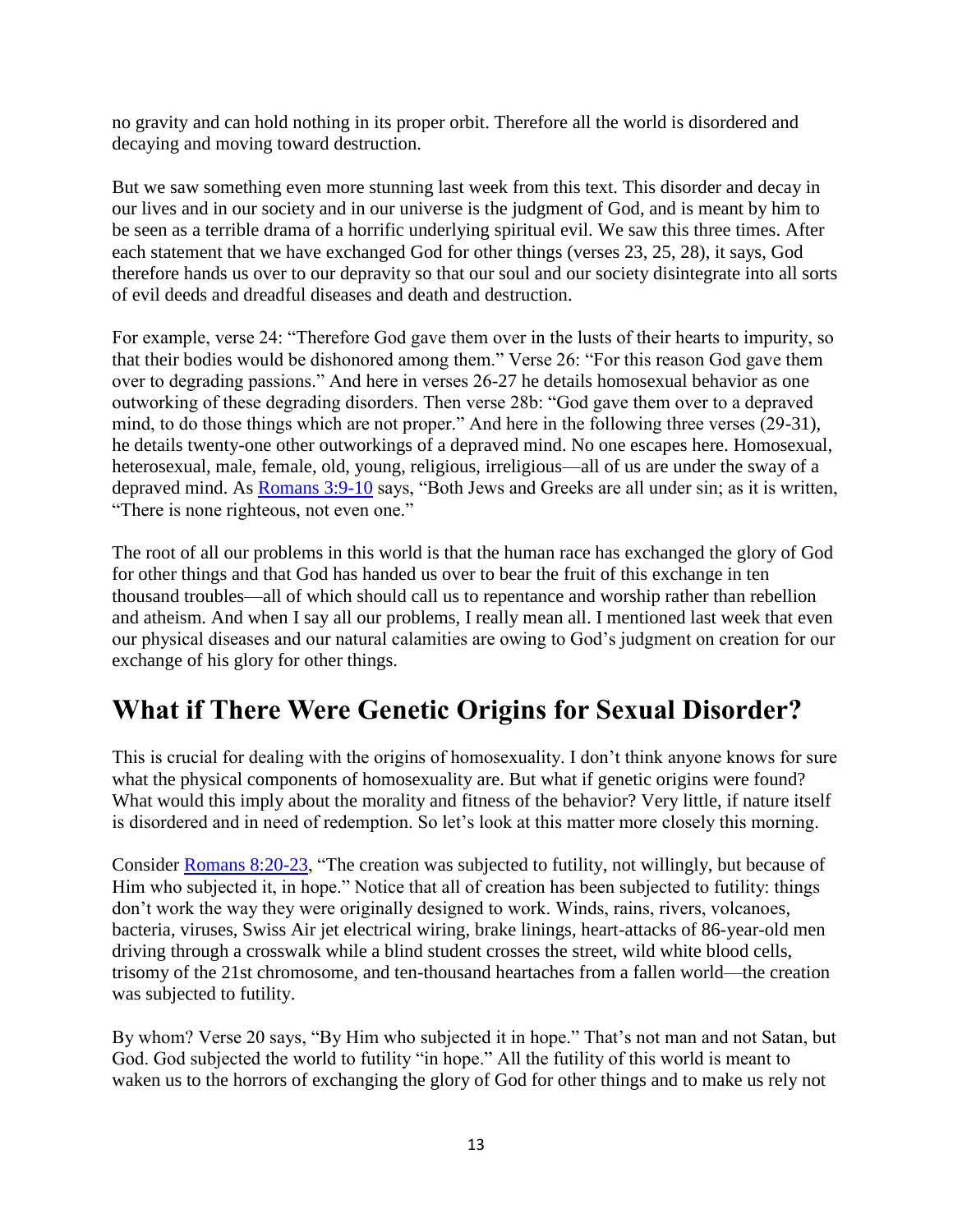on ourselves, but on God who raises the dead [\(2 Corinthians 1:8-9\)](http://biblia.com/bible/esv/2%20Corinthians%201.8-9) and restores the glory [\(Romans 8:18-19\)](http://biblia.com/bible/esv/Romans%208.18-19).

Keep reading. Verses 21-22: "… that the creation itself also will be set free from its slavery to corruption (= futility) into the freedom of the glory of the children of God. For we know that the whole creation groans and suffers the pains of childbirth together until now." Paul pictures the miseries and futilities and pains of creation as childbirth before the resurrection when all the pain of our disordered bodies and sexuality will be replaced with glory of God among his people.

And Paul even addresses the crying question that we raised last week: But surely, if all this misery and disorder and dysfunction in the world is owing to God's judgment—his handing us over to the outworking of our ungodliness—then would he not lift the misery and the disorder and the dysfunction and the pain from his children who repent and believe the gospel? He gives his answer in verse 23: "And not only this [that is, not only does the "whole creation groan"] but also we ourselves, having the first fruits of the Spirit, even we ourselves groan within ourselves, waiting eagerly for adoption as sons, the redemption of our body."

The answer is: No, God does not deliver his people all at once from the futility of this fallen, judged creation. He turns the effects of judgment into the means of grace for his people [\(Romans](http://biblia.com/bible/esv/Romans%208.28)  [8:28\)](http://biblia.com/bible/esv/Romans%208.28). And he saves us in stages. "Having been justified by his blood, much more shall we be saved" [\(Romans 5: 9-10\)](http://biblia.com/bible/esv/Romans%205.%209-10). We have forgiveness for sin now; we will have freedom from all sinning later. We have reconciliation with God now; we will have complete intimacy later. We have the first fruits and the down payment of the Holy Spirit now; we will have the full harvest of his power and presence later. We have some healing now (from our sexual disorders!); we will have full wholeness later. We see his beauty through a glass darkly now, later we will see face-to-face. We have peace with God now; we will have perfection later. That's the meaning of [Romans 8:23.](http://biblia.com/bible/esv/Romans%208.23)

What is "Natural"? The point of all this is that, whatever the physical or social or personal origins of the homosexual disordering of our sexuality, none of that would define it as good or "natural" or "normal." In a world where God is the Creator and Designer of life, "natural" means in sync with God's purpose and design, not just anything that has physical causes. Having a physical root makes nothing right. Physically based, aggressive tendencies may lead to violent behavior, but we don't condone it. Physically based lethargic tendencies may lead to laziness and neglect, but we don't condone it. Frenetic tendencies may lead to disruption and workaholism. A gloomy bent may lead to suicidal thoughts. An anxious bent may lead to paranoia. Addictive tendencies may lead to alcoholism or bondage to gambling or deadly smoking. A low frustration threshold may lead to outbursts of rage. Strong sexual desires may lead to lust or pornography or fornication or adultery or polygamy.

In other words, in a world where the effect of sin permeates to the roots of nature and disorders all of life, we cannot define as good and natural whatever has physical roots. There must be a higher norm than fallen nature. There are many physically based abnormalities in the world. Therefore having a physical base or root is not sufficient reason for condoning anything as natural or good.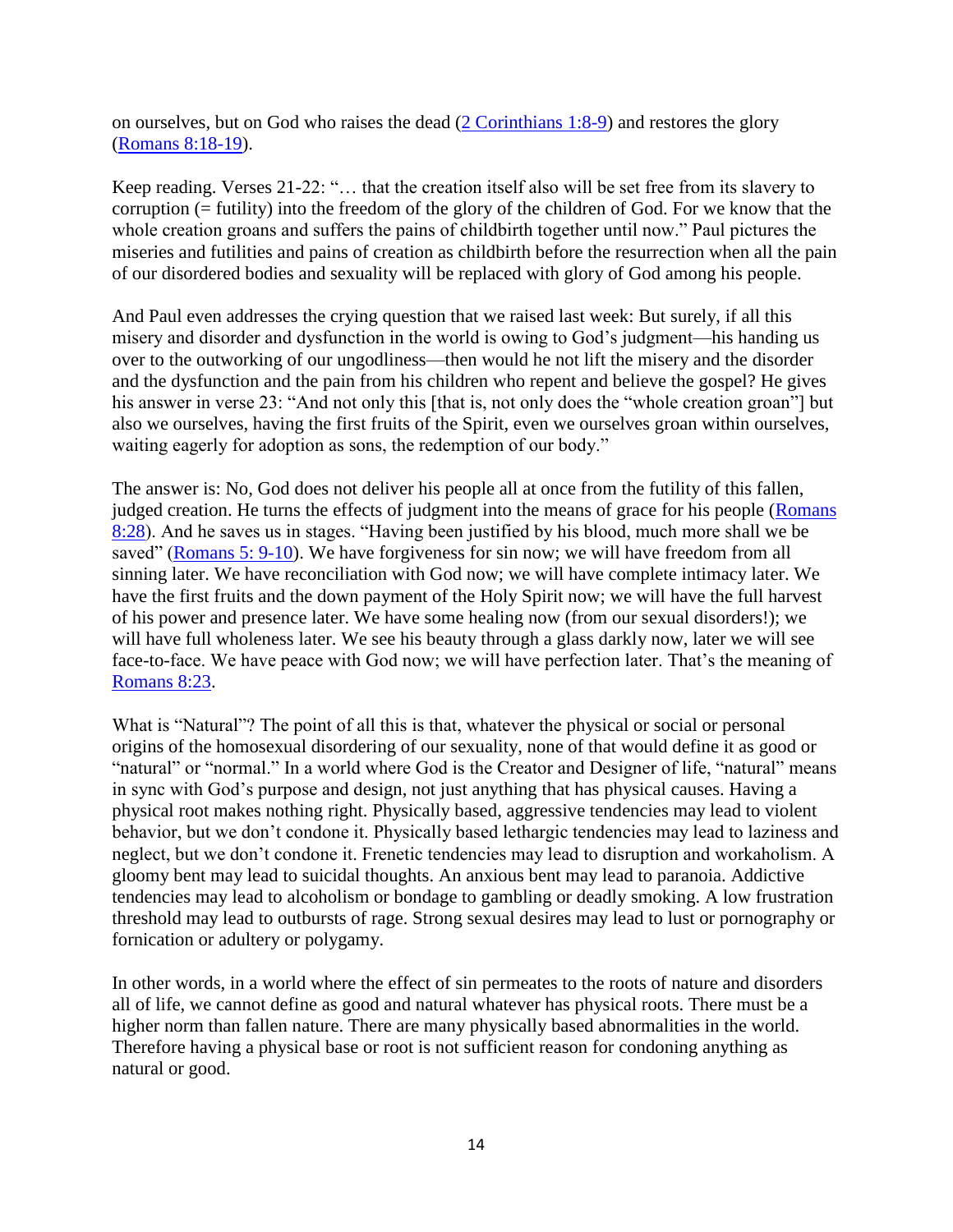How then shall we live and love in this disordered world? At the risk of oversimplification and selectivity, let me try to give some brief biblical counsel concerning the personal, family and social dimensions of homosexuality.

### **Biblical Counsel for Someone with Homosexual Desires**

First, a few words to those among us who have homosexual desires.

1. Acknowledge the presence and pain of a disordered sexuality, with all the ambiguity of where it came from—much like other disorders and disabilities—and do not define your God-given personhood by your disordered sexuality.

2. Put your faith in Christ alone for the forgiveness of all your sins and for the gift of God's righteousness and for the fulfillment of all his promises to you [\(Romans 1:16-17\)](http://biblia.com/bible/esv/Romans%201.16-17). The only sinner who can successfully battle his sins is a justified sinner. In other words, you fight against sexual sins from relationship, not for a relationship.

3. Begin to reorder your entire life around the centrality of the glory of God as your highest treasure. Homosexual sinning, like all other sinning, is an echo of exchanging the glory of God for other things. So restore the sun of God's glory to its place at the center of your soul and all the planets of your desires will begin to return to their God-given orbit.

4. Resolve to live a chaste and, if necessary, celibate life by the power of God's Spirit, with the confidence that if God does not heal now, he will in the age to come; and all the patience of purity of will be worth it [\(Romans 8:18\)](http://biblia.com/bible/esv/Romans%208.18). May God grant all the single people (and married!) at Bethlehem a passion for purity.

5. Seek wholesome friendships with both sexes, especially in groups. Here the burden lies heavily on the church to be a place where this can happen. We don't do very well at this. And so I call on us—especially families—to go out of our way to have people (especially single people) over for meals and other gatherings. The more we do things in groups rather than pairs, the more opportunities we create for wholesome non-sexual relationships.

6. I probably don't need to tell you that there are ministries like Outposts here in our cities that have insights and experience and encouragement and biblical counsel from a depth of awareness that goes beyond what most of us can bring. This may be something God would use in your life.

7. Take a bold and compassionate stand for truth the way Joe Hallett did, and hold up God's purposes for human sexuality, namely, as an expression of Christ's love for the Church dramatized in the covenant love of marriage between one man and one woman.

# **Biblical Counsel to Parents**

Now let me say a few words to parents.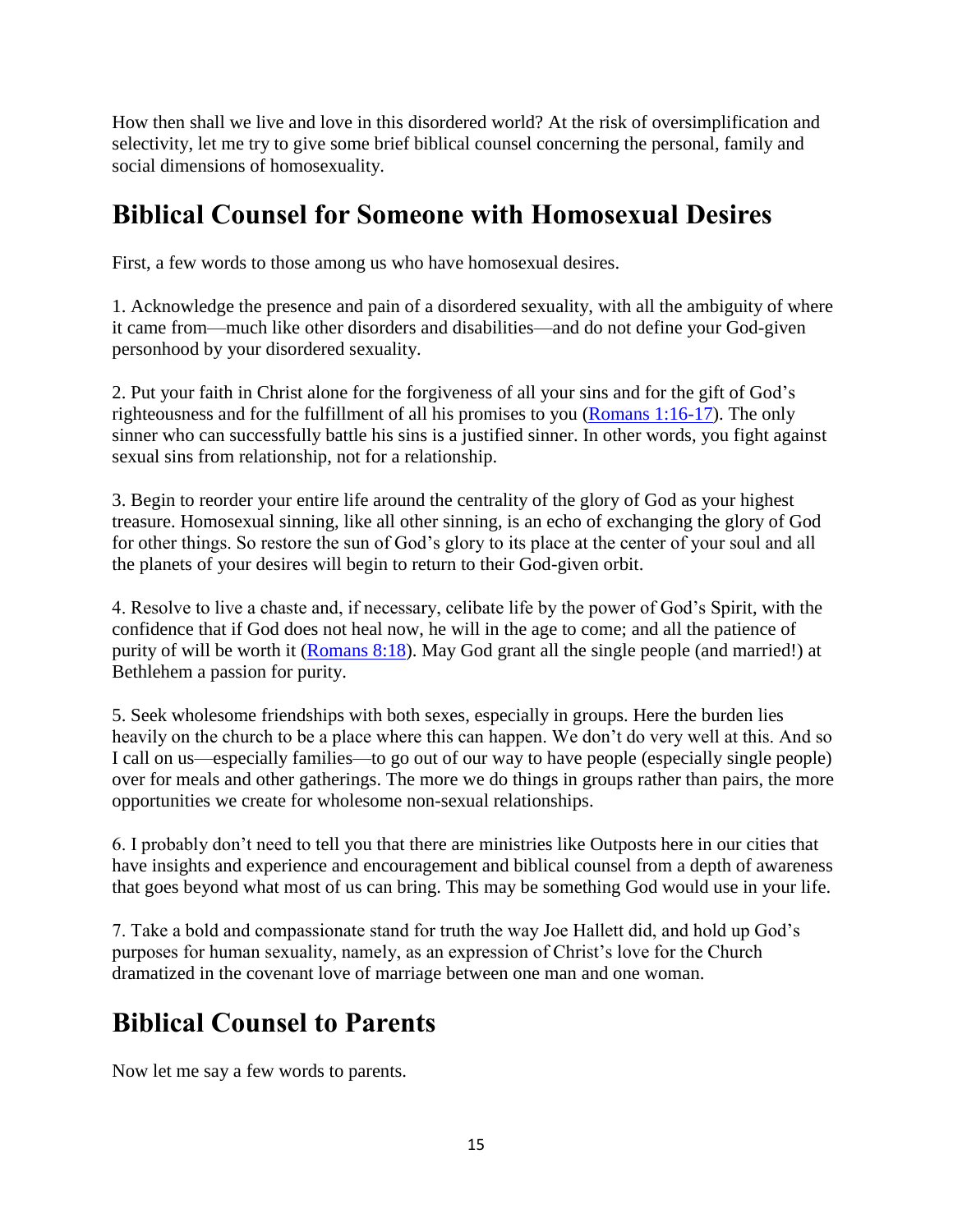1. For Christian parents, wayward children are more painful than a child's death. Because death usually is not intensified by feelings of guilt and failure and shame. How many of these feelings are legitimate is impossible to know for sure. The only hope for parents is the gospel—that whatever we have done poorly we may be forgiven by trusting in Christ for a righteousness that is not our own [\(Romans 1:16-17\)](http://biblia.com/bible/esv/Romans%201.16-17).

2. If we know our shortcomings, we should confess them to our children, and seek their forgiveness.

3. If we have grown children with homosexual desires we should love them and pray for them and speak biblical truth to them when they will hear it.

4. In the fellowship of the church, search the Scriptures and seek counsel concerning the incredibly complex and painful issues of how to relate to your children if they go on living in sin.

5. If your children are still small or yet to come, realize that, in large measure, their healthy sexuality hangs on your healthy attention and teaching and touching and loving. I say this especially to you fathers. For both boys and girls, the development of a healthy sexuality hangs more on strong, loving, godly male figures in their lives than on the women in their lives though both are very important. Biblically and experientially and psychologically this can be shown—that the role of the father (or of some crucial man) is paramount for normal sexual development of boys and girls.

If you ask, what is normal, healthy sexuality—what does it mean for a boy to grow up to be a man and not a woman, and what does it mean for a girl to grow up to be a woman and not a man—if you ask this, I urge you to think it through. I have done my best to answer that question in *What's the Difference: Manhood and Womanhood Defined according to the Bible* (Crossway, 1990).

#### **Speak the Truth in Love**

Finally, one brief word about the social issues surrounding the controversy over homosexuality: marriage, domestic partners, housing, employment, parenting, adoption, education, diversity training, multiculturalism. Each of these issues requires serious reflection. I don't think the answers are easy. And I call you all to think and study and pray and discuss. How does a democratic, constitutionally governed society determine its values, shape its laws around those values, preserve the inalienable rights of "life, liberty and the pursuit of happiness" while limiting destructive behaviors and protecting minorities from majority hostilities? These are not easy questions, and they demand our best thinking, not sound bites or shrill slogans.

I would give one guideline and a closing declaration. The guideline is this: normalizing wrong behavior and endorsing wrong behavior and dulling the "reflexive recoil" from wrong behavior is, in the end, harmful for persons and destructive to society. One example: The normalization and endorsement of homosexual behavior will profoundly weaken the fragile norm of long-term, committed heterosexual marriage and child-rearing which are essential to social survival.